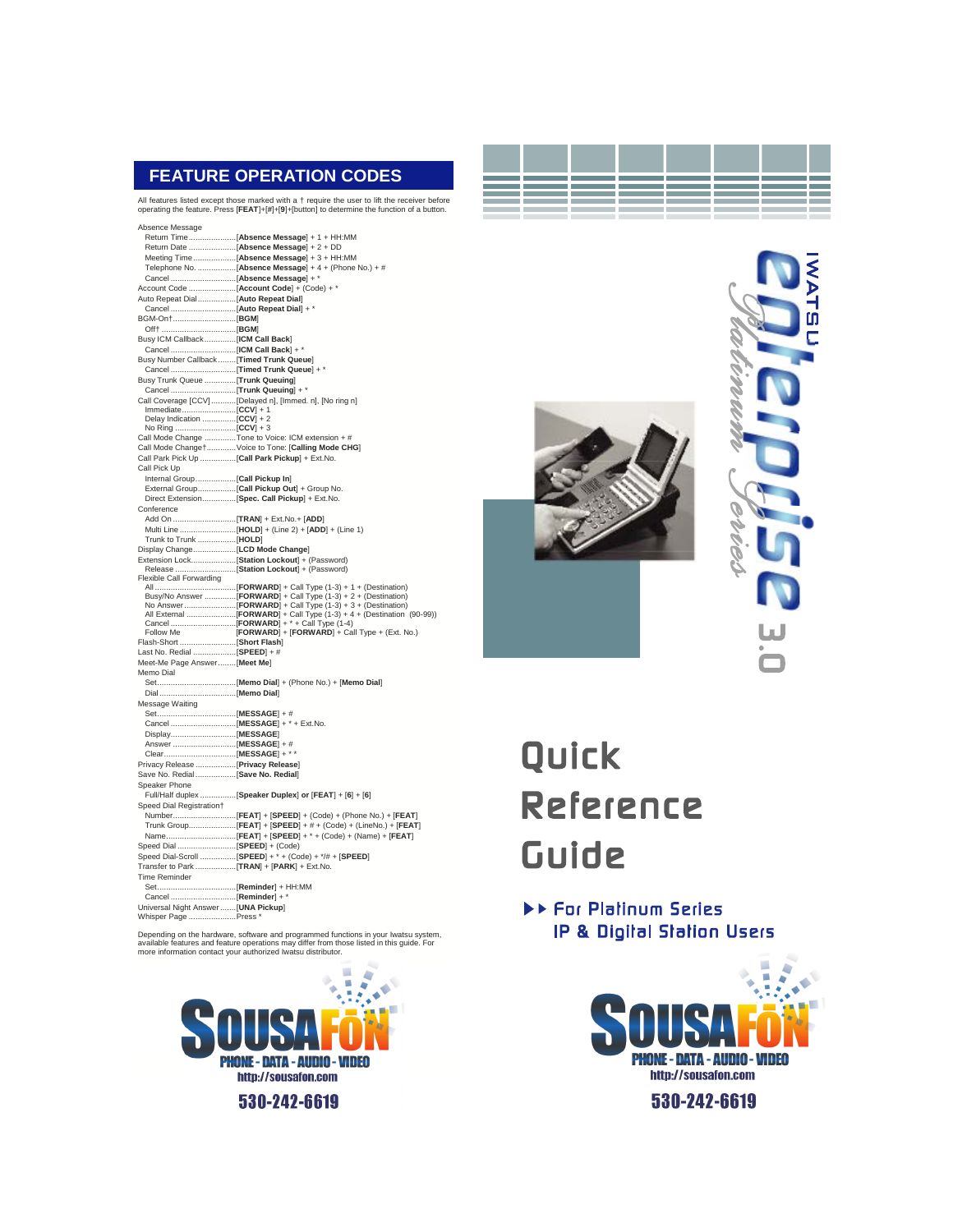# **INTRODUCTION**



**The Enterprise 18i/d Platinum Series Telephone** 

This guide describes basic and advanced features and operations for Iwatsu Enterprise-CS Platinum Series IP and Digital Telephones.

For more information, refer to your Iwatsu Owner's Manual or contact your authorized Iwatsu distributor.

Only Iwatsu qualified personnel are authorized to install any component of an Iwatsu system. Should you require service, please contact your authorized Iwatsu distributor.

**Multipurpose Keys - These keys can be** programmed for specific functions, including outside line access, individual extension selection, and one-touch feature operation.

*Note: Multipurpose keys must be programmed for your individual station and are denoted in this guide by [ ]. For example: [TEXT MSG].*

**Key Lamps - These lamps light up or flash** when someone is using the line or feature corresponding to that key. A green lamp indicates that you are using that line/feature. A red lamp indicates that someone else is using that line/feature.



**Speaker -** This button allows you to dial and receive outside or internal calls and talk without lifting the receiver.



**Mute Key - When talking using the handset,** pressing the Mute key mutes the handset transmitter. If using the speakerphone, pressing the Mute key mutes the station microphone.

When using the headset jack, the Mute key mutes the transmitter on the headset.

# **L**

# **M**

# **N**

Notes Page..................................................... 24

### **P**

### **R**

Receiving a Call From Another Extension...... 4 Receiving an Incoming Call ............................ 4 Redial.............................................................. 10

### **S**

# **T**

Text Messaging .............................................. 20 TRAN (Transfer) ............................................. 2 Transferring a Call to Another Extension........ 4 Transfer to Park.............................................. 10

# **U**

Universal Night Answer .................................. 22 **V**  Voice Mail ....................................................... 14

#### Volume Control............................................... 2 (Receiver, Ringer, and Speaker Volume)

#### **W**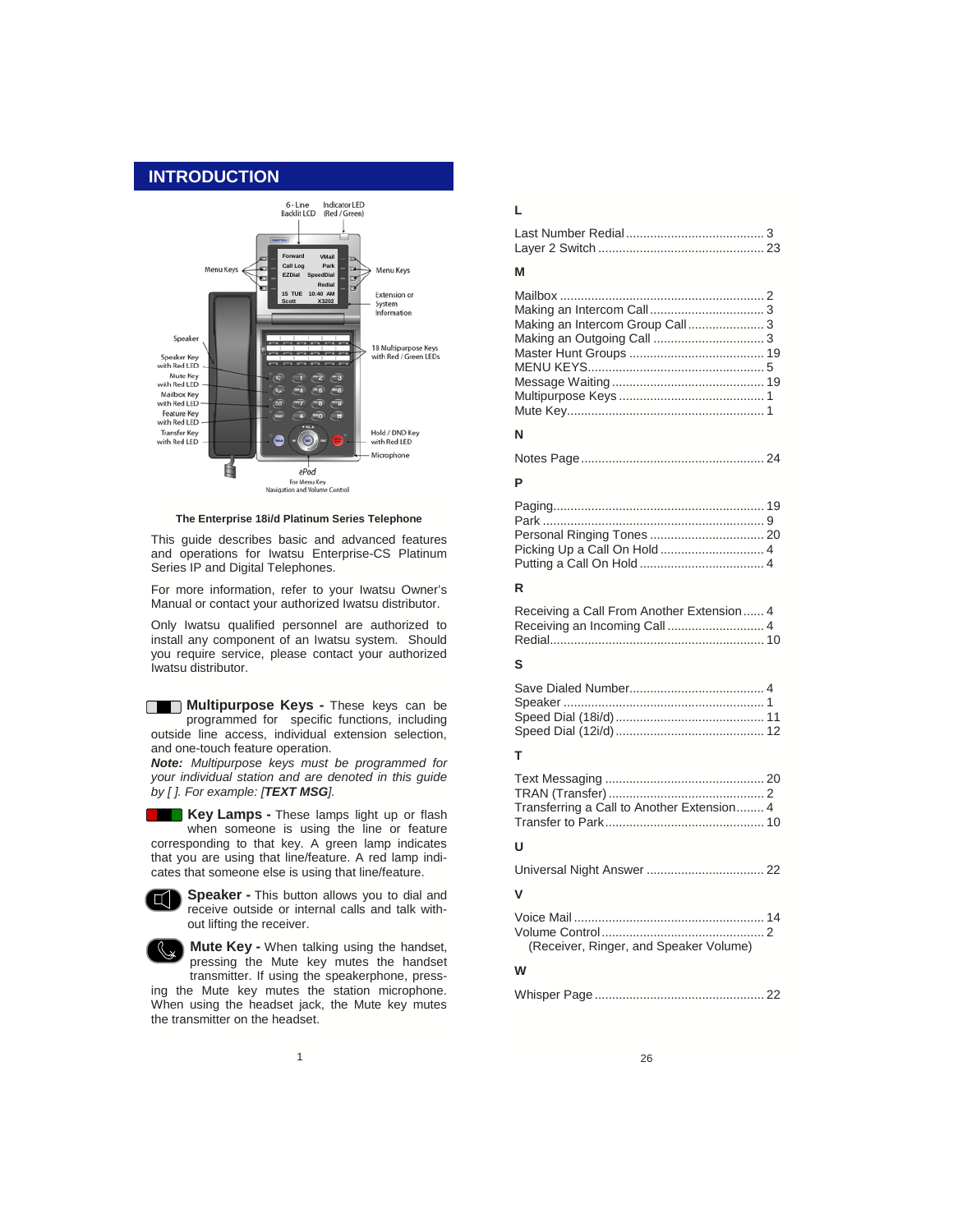#### **Symbols**

| A                                  |  |
|------------------------------------|--|
| <b>Answering Machine Emulation</b> |  |
|                                    |  |

# **B**

# **C**

#### **D**

| DIRECT INWARD SYSTEM ACCESS 23    |  |
|-----------------------------------|--|
| DISPLAY MENU FEATURE OPERATION  6 |  |
|                                   |  |

# **E**

| Exclusive Hold On Outside Line  18 |  |
|------------------------------------|--|
|                                    |  |

#### **F**

| FEATURE OPERATION CODESBack Cover |  |
|-----------------------------------|--|
|                                   |  |
|                                   |  |
|                                   |  |
|                                   |  |

#### **H**

| Half / Full-Duplex Speakerphone Toggle3 |  |
|-----------------------------------------|--|

# **I**

|--|

25



**INDEX Mailbox** - **This key is used to access your** voice mailbox.



**FEAT** FEAT (Feature) - This button is used to access many Iwatsu system features.



**TRAN (Transfer) - This button allows you** to transfer a call from your phone to another extension.



**HOLD/DND (Hold/Do Not Disturb) -** 

This key is used to put a call on Hold or to set the Do Not Disturb function and prevent any calls from getting through or ringing at your extension.

*ePod* **(Easy Point of Decision)** is used for easy access to the Display Menu, navigating the Call Log, and changing volume levels on your Enterprise 18i/d Telephone.

- Press **IN** or **OUT** to access incoming or outgoing call records.
- Press the **VOL** up or down arrows to control receiver, speaker, ringer, and handset volumes.
- Press the **SET** button and use the arrows to scroll through the menu options.



#### **Volume Control:**

The **UP** and **DOWN** arrow volume control keys are used to adjust the Handset, Ringer, and Speaker volume based on the state of the telephone.





- **Receiver (Handset) Volume** When using the Handset, the volume control key allows you to adjust the handset volume to one of three levels.
- **Ringer Volume** Pressing the ringer volume control button allows you to adjust the ringer volume to one of four levels.
- **Speaker Volume** When using the Speaker, the volume control allows you to adjust the speaker volume to one of eleven levels.

**ICM** - The intercom system is the internal network used to communicate between the telephone extensions in your Iwatsu system. Pressing the [**ICM**] button connects you to an intercom line for conversation with other extensions.

2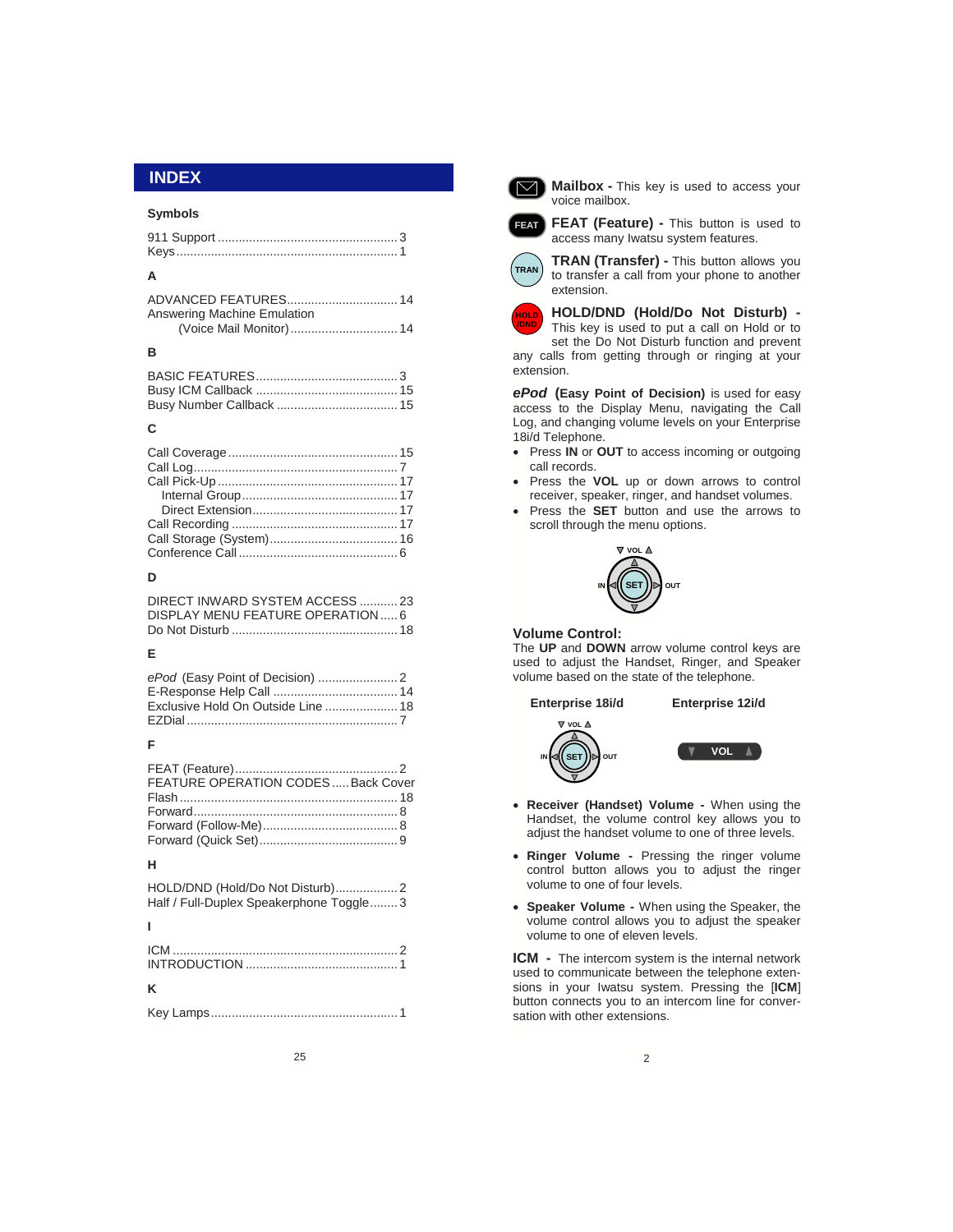# **BASIC FEATURES**

#### **911 Dialing**

At default, your Iwatsu system is programmed to automatically contact your local Public Safety Answering Point (PSAP) when 911 is dialed. Enhanced 911 Service ensures that when 911 is dialed from a system extension, information that allows the PSAP to identify the caller's location in a building is sent to the PSAP along with the call. Check with your system installer or Authorized Iwatsu Distributor to make sure your system is programmed for Enhanced 911 Service.

#### **Half / Full-Duplex Speakerphone Toggle**

To toggle the speakerphone from half to full-duplex:

- Lift the receiver.
- Press [**Speaker Duplex**].
- *or*

*or*

- Press FEAT and dial  $\overline{6}$ +**6** (full-duplex).
- Press **FEAT** and dial  $\overline{0}$ +  $\overline{0}$  +  $\overline{0}$  (half-duplex).

#### **Last Number Redial**

To automatically redial the last outside (external) number you called:

- Lift the receiver.
- Press **Scroll > Speed** button and dial  $\overline{H}$  (12i/d).
- Press the **Redial** menu key (18i/d only).

#### **Making an Intercom Call**

• Press the **Speaker** key or lift the receiver and wait for dial tone.

• Dial an extension number.

*or* If you have a **[DSS]** (Direct Station Selection) button assigned for the extension you are calling:

- Press the assigned extension button.
- *or*

If you have an **EZDial** entry assigned for the

Extension (18i/d only):

• Press **EZDial** and select the extension.

#### **Making an Intercom Group Call**

• Dial the Intercom Group access number when you hear the intercom dial tone.

# **Making an Outgoing Call**

- Press the **Speaker** key or lift the receiver.
- Press an outside line button. You will hear a dial tone.
- Dial telephone number.

*Make a dialing mistake?*

- Press the [**FLASH**] or outside line button to get new dial tone.
- Dial again.

# **NOTES**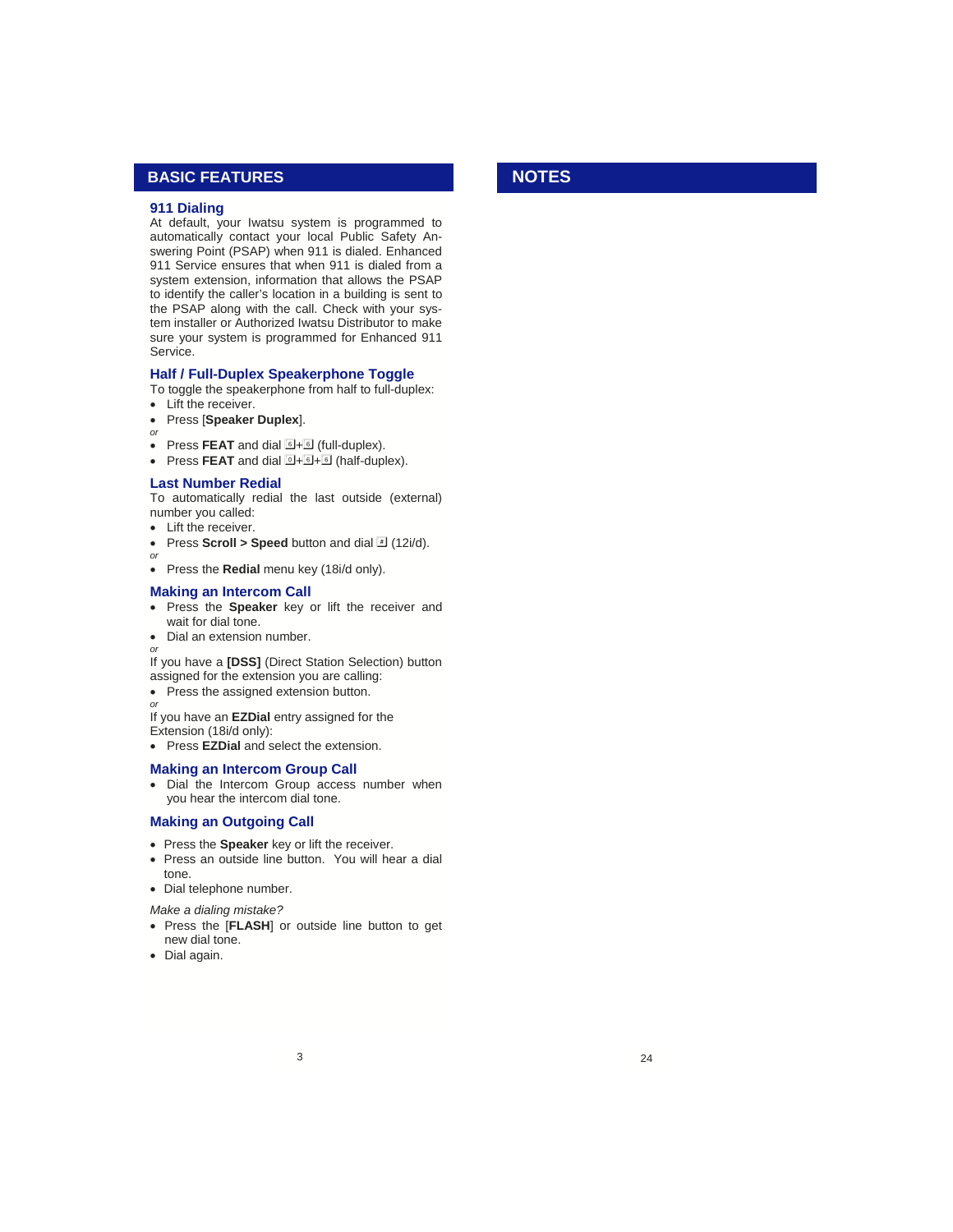# **DIRECT INWARD SYSTEM ACCESS**

Direct Inward System Access (DISA) allows an external caller to access Iwatsu system features from outside the office. Feature operation for DISA calls is the same as those for the Single Line Telephone. Certain DISA features, including making an outside call and system paging access require a security password.

*Note: DISA must be enabled in the system. Check with your system administrator.*

#### **Operation**

• When the phone system answers, the caller will hear either a message or a special DISA dial tone.

#### **To Interrupt the Message**

• Press  $H + H$ . You will hear DISA dial tone.

#### **To make an intercom or hunt group call**

• Dial the desired extension number or hunt group access code.

#### **To access all DISA features:**

- Dial  $H + H$ .
- Dial .
- Dial the assigned password. You will have the calling capabilities assigned to the DISA line.
- *or* • Dial an extension number followed by that extension's Station Restriction Password. You will have the same calling capabilities as that extension.
- Wait for the intercom dial tone.
- Dial the desired extension number, hunt group access code, paging access code or outside line access code and phone number.

#### **To register a flash to make another call**

- Dial  $\overline{\mathbb{H}} + \overline{\mathbb{H}}$ .
- Once an outside call has been made, another call may not be placed.

# **LAYER 2 SWITCH**

There are two jacks on the back of your Platinum Series IP Telephone. One jack is labeled "PC" and the other is labeled "LAN". Use the PC jack to connect to a second device.

#### **To use the layer 2 switch:**

- Connect on Category 5 cable from the PC jack on the IP telephone to the NIC card on your PC.
- Connect one Category 5 cable from the LAN jack on the IP telephone to the wall jack connected to the local area network.

For a full list of Display Menu features, please refer to the **IP Telephone User Guide** in your **Iwatsu Owner's Manual**.

#### **Picking Up a Call On Hold**

• Press the key with either the green or the red flashing lamp to pick up the call being held on that line.

#### **Putting a Call On Hold**

When speaking on an outside line:

• Press the **HOLD/DND** button.

The active outside line button lamp flashes green on your phone and red at other extensions.

If the call is not picked up, the call will ring again at your phone.

#### **Receiving a Call From Another Extension**

When you hear the intercom call signal - either the caller's voice or intercom ringing tone:

- Pick up the receiver and the call is connected. *or*
- Speak into the microphone without lifting the receiver.

#### **Receiving an Incoming Call**

When your phone rings and lamp flashes:

• Press the **Speaker** key or lift the receiver to connect the call.

#### *If your phone does not connect you to the call automatically*

When your phone rings and lamp flashes:

- Lift the receiver.
- Press the button with the flashing lamp to connect the call.

# **Save Dialed Number**

While speaking on an outside line:

- Press the **FEAT** button and dial  $2 + 1$ . *or*
	-

• Press the [**SAVE DIAL**] button (if assigned). You will hear a confirmation tone that indicates the phone number you just dialed has been saved.

#### **To dial the saved number**

- Lift the receiver.
	- Press the **FEAT** button and dial  $2 + 1$ .
	- *or*
	- Press the [**SAVE DIAL**] button (if assigned).
- The saved number is automatically dialed.

#### **Transferring a Call to Another Extension**  When speaking on an outside line:

- Press the **TRAN** button. When you hear dial tone.
	- Dial an extension number.
	- *or*
	- Press an extension button or EZDial selection (if assigned).
- Announce the call when the extension answers and hang up or just hang up.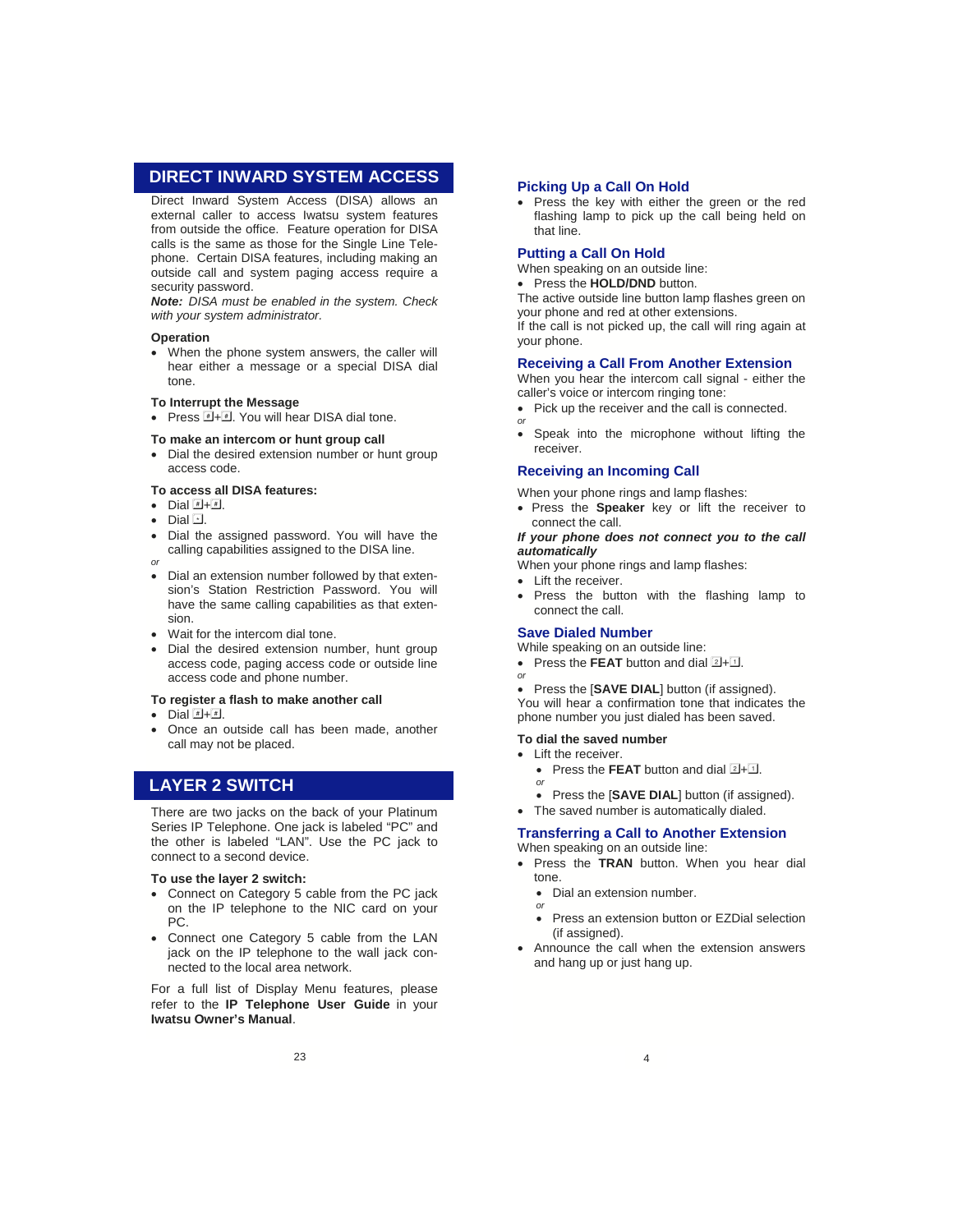# **MENU KEYS**

#### **Menu Key Features**

The Enterprise 18i/d and Enterprise 12i/d Digital Telephones are equipped with menu keys. Frequently used features that are accessible via the Menu keys are listed below:

*Note: Depending on your software version, all menu keys listed below may not appear on your display.*

- Call Conference.
- Call Forward.
- Call Park.
- Voice Mail.
- Speed Dial.

Only available on the Enterprise 18i/d:

- Call Log for incoming and outgoing calls.
- EZDial for access to ten direct station selections. (When programmed in the system database)
- Redial.

*or* 

#### **Enterprise 18i/d Menu Key Access**

Access the display menu by one of two methods:

- 1. Select the corresponding Menu key next to the feature shown on the display.
- 2. Select the *ePod* **SET** button located below the telephone key pad and using the UP, DOWN, IN, and OUT arrows to scroll through the menu as shown below.

#### **Enterprise 18i/d Display Menu**





#### **Universal Night Answer**

If you need to pick up an incoming call when the system is in the night mode:

- Lift receiver.
- Press **FEAT** button and dial  $1\overline{3} + \overline{6}$ . *or*
- Press the [**UNIVERSAL NIGHT ANSWER**] button (if assigned).

You are connected with the incoming call.

#### **Whisper Page**

You may communicate with a busy station without interrupting their call using the Whisper Page feature.

#### **To communicate with a busy extension:**

- After calling a busy station, press the  $\Box$  button.
- You may now speak to that extension.

#### **To Respond to Whisper Page**

After receiving a whisper page while on a call:

- Press the  $\Box$  button to speak with the extension that called using the whisper page feature.
- Press the  $\Box$  button a second time to resume speaking with the original calling party.

**Note:** *The original calling party cannot hear the whisper page or your response to a whisper page.*

#### **To Respond to Whisper Page with a Text Message:**

After receiving a whisper page while on call follow the procedures in *Text Messaging* feature.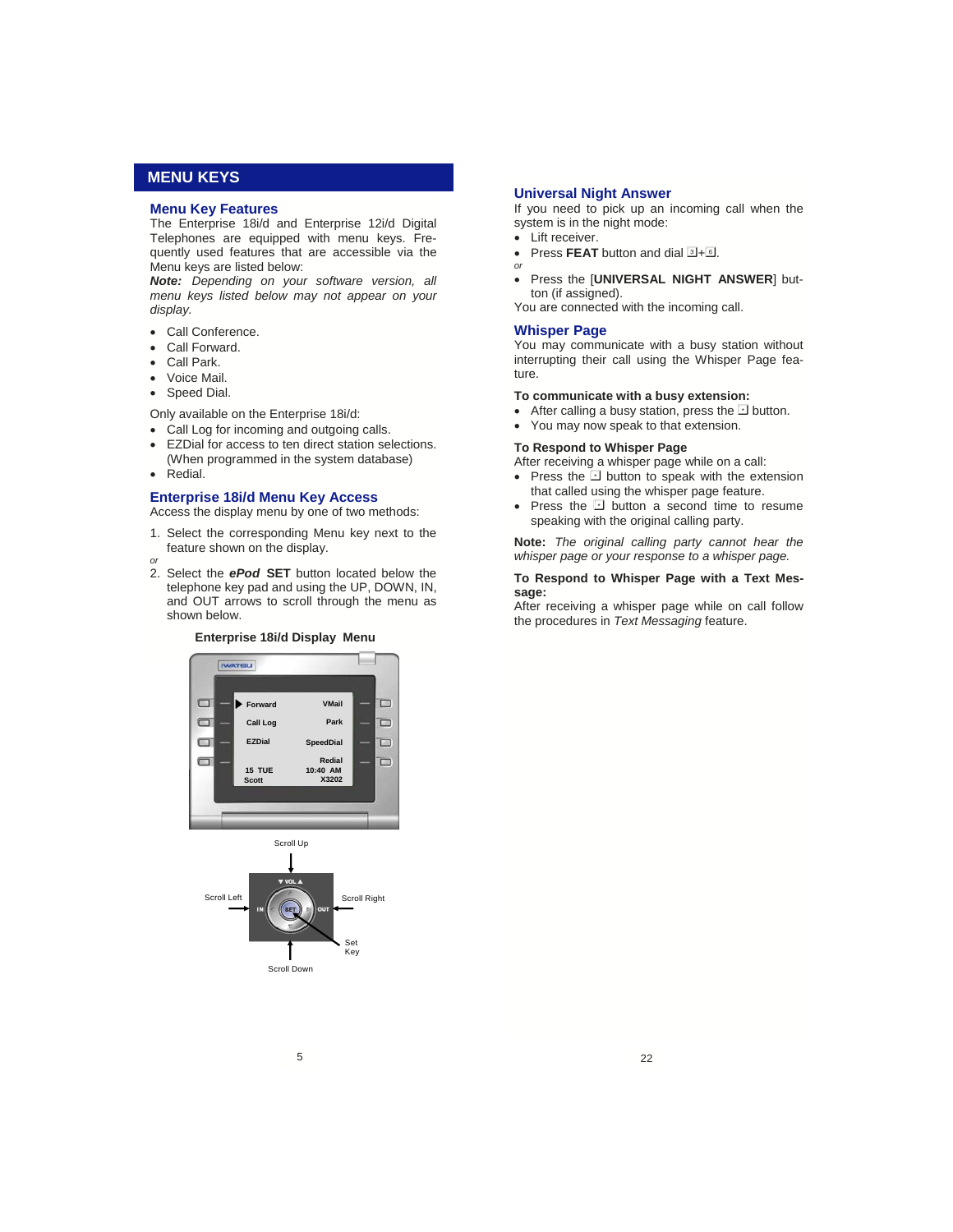#### **To display a stored text message**

• Press [**TEXT MSG**]  $+ \mathbb{F}$  to display a stored text message.

**To respond to a stored text message by calling the originating extension:** 

- Press  $[TEXT \, MSG] + 1$  to display the stored text message.
- Press  $\mathbb F$  a second time to call the station that sent the text message.

#### **To delete a stored text message**

While your text message key is lit:

• Press  $[TEXT MSG] + 4H + 1H$ .

# **Scrolling and Selecting Text Messages**

#### **To Scroll through the available system text messages:**

- Go off hook and press  $[TEXT \text{ MSG}] + \Box + text$ *message number (00-89).*
- With a message displayed press  $\overline{\mathbb{F}}$  to scroll forward and  $\Box$  to scroll backward.

#### **To scroll through the available personal text messages**

- Go off hook and press  $[TEXT \, MSG] + 1 + text$ *message number (90-99).*
- With a message displayed press # to scroll forward and  $\Box$  to scroll backward.

#### **Registering Personal Text Messages**

#### **To enter a personal text message:**

- Press **FEAT** + [**TEXT MSG**] + *text message number (90-99)*.
- Press the following keys for text message data entry:

| [FEAT] All delete          | [HOLD] Enter/1 character delete |                           |
|----------------------------|---------------------------------|---------------------------|
| Alphanumeric               | $\mathbf{0}$ & $\mathbf{0}$     | Upper/lower case          |
| $\boxed{2}$ P,Q,R,S,7      | <b>8</b> T,U,V,8                | $\boxed{9}$ W, X, Y, Z, 9 |
| $\boxed{4}$ G,H,I,4        | $5$ J,K,L,5                     | $\boxed{6}$ M, N, O, 6    |
| $\boxed{1}$ -,, [space], 1 | $\boxed{2}$ A, B, C, 2          | $3$ D, E, F, 3            |

• Press [**FEAT**] to end the operation.

#### **Enterprise 12i/d Display Menu Access**

Access the display menu by selecting the corresponding Menu key below the feature name shown on the display.

 **Enterprise 12i/d Display Menu**  First Screen



#### Second Screen



# **DISPLAY MENU FEATURE OPERATION**

#### **Conference Call**

The ECS allows you to make conference calls with any combination of up to four extensions and outside lines on the same call.

#### **To Make a Conference Call:**

*Note: All outside parties must be added to the conference prior to adding an internal party.* 

While speaking on an outside (Ext) or internal (ICM) call: The 12i/d display text is denoted with ( ).

- Press the **Conf** button on the display.
- Select **Internal** (**ICM**) or **Outside** (**Ext**):
	- **Internal (ICM)**—Dial the extension you wish to add to the conference or make your selection from the EZDial menu (if programmed).
		- When the party you are calling answers, select the **Add Call** (**Add**) menu key.
	- **Outside (Ext)**—

*or* 

- Select **New Call** (**New**) and dial the number you wish to add to the conference.
- When the party you are calling answers, select the **Add Call** (**Add**) menu key.
- *or* • Select **Held Call** (**Held**) to add a parked
- call or call on hold to the conference. • After you hear a tone burst, all parties are
- connected.

To add another extension or outside line, repeat the same procedure.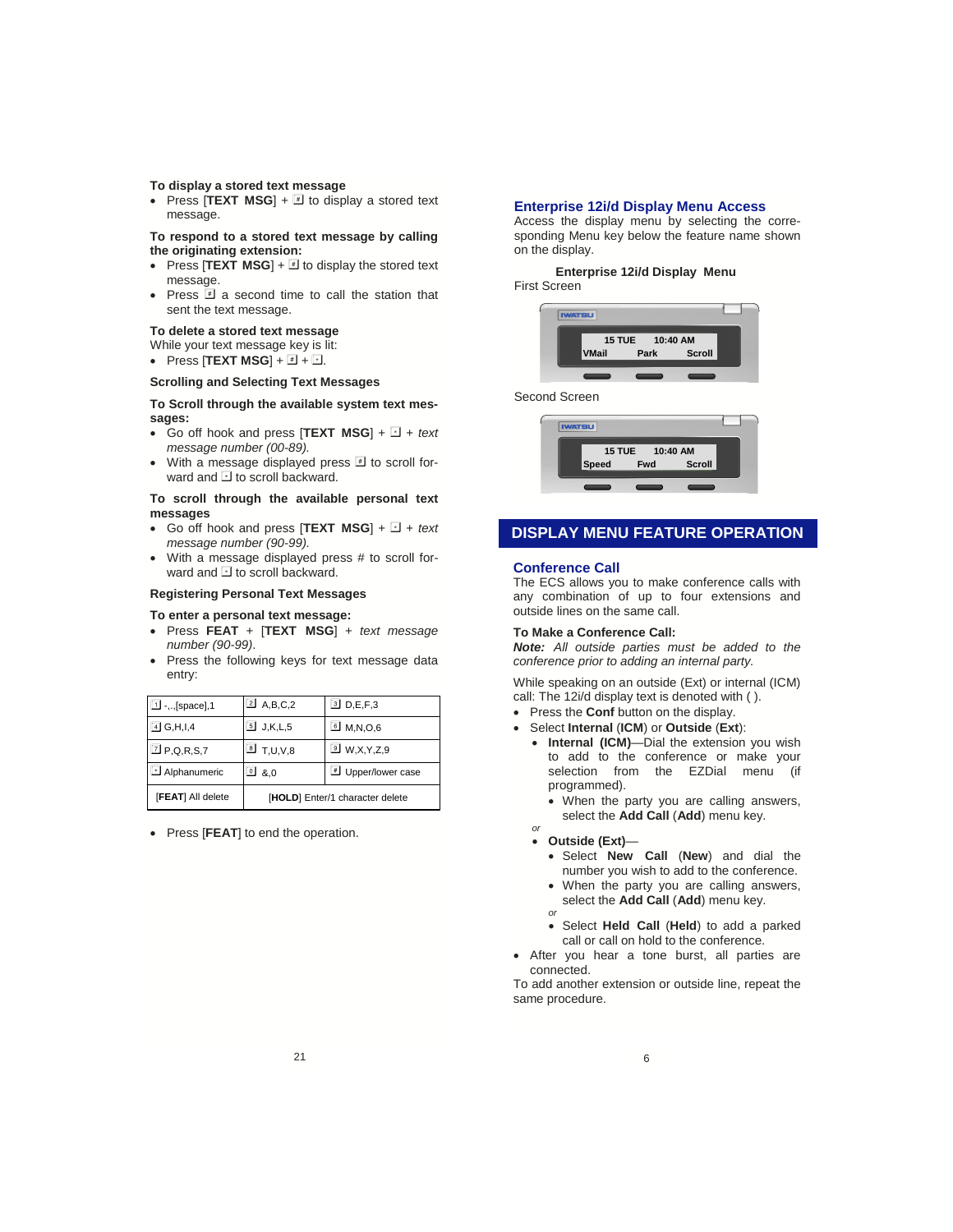#### **Call Log (18i/d only)**

Your Enterprise 18i/d is programmed to capture, store, and display telephone numbers and Caller ID information for the last 10 Incoming and 10 Outgoing calls with Caller ID, ANI, or DNIS information.

# **View the Call Log**

Using the Menu:

- Press the **Call Log** menu on your display.
- Select **Incoming** or **Outgoing** Call Log.
- Make your Selection:
	- Next (For next Call Log entry).
	- Previous (For Previous Call Log entry).
	- Delete (Number displayed).
	- Dial (Number displayed or press **Set** to dial).
	- In/Out (Switch between Incoming and Outgo-
	- ing Call Log).
	- Exit (To exit the Call Log).

#### **Add Digits to a Call Log Entry**

This feature is used to add digit(s) to a Call Log entry before making a call.

- Press the **IN** or **OUT** button to display an Incoming or Outgoing Call Log entry.
- Enter the digit(s) to be added to the entry (for example you may need to add a  $\Box$  to dial a longdistance number).
- Press the **Set** button to dial the number.

*Note: This feature requires a Float or CO line key in the key pattern and ECS software version 3.0 or above.* 

#### **Using the** *ePod* **to Navigate the Call Log**

- Press the **IN** or **OUT** button to display the Incoming or Outgoing Call Log entries.
- Use the Up or Down buttons to scroll through the Incoming or Outgoing Call Log.
- To place a call, select an entry and press **Set**.



#### **EZDial (18i/d only)**

Your Enterprise 18i/d can be programmed to have one to ten direct station selections located in the EZDial directory.

• The EZDial feature will not appear on your telephone menu display until programmed in the system database by your Authorized Iwatsu Distributor.

*Note: When a change is made to your EZDial programming, it is important to reset your Enterprise 18i/d telephone for the EZDial change(s) to take effect.*

#### **Personal Ringing Tones**

You may choose one of eight different ringing tones to distinguish your station from others.

**To play a ringing tone at your system extension:** 

• With your station idle press **FEAT** +  $\boxed{1}$  +  $\boxed{3}$  $+ \Box - 8.$ 

**To select a ringing tone for your system extension:** 

• With your station idle press **FEAT** +  $\mathbb{F}$  +  $\mathbb{F}$  +  $\mathbb{F}$  $\boxed{8} + \boxed{4}$ .

#### **To restore default ringing tone at your system extension:**

• With your station idle press **FEAT** +  $\boxed{1}$  +  $\boxed{2}$  +  $\boxed{0}$  +  $\boxed{\text{#}}$ .

#### **Text Messaging**

You may send a manual signaling or busy bypass text message to the display of another system extension. You may also send a stored text message that lights the Text Message button [**TEXT MSG**] at another system extension.

#### **Busy Bypass/Manual Signaling Text Messages**

#### **To select and send a manual signaling text message:**

- Lift the receiver and press [**TEXT MSG**] + *text message number (00-99)*, or [**TEXT MSGn**].
- Dial an extension number or press [**DSS**] or [**CCV**].

**To select and send a busy bypass text message**  While calling a busy or idle extension:

• Press [**TEXT MSG**] + *text message number (00- 99)*, or [**TEXT MSGn**].

#### **To respond to a busy bypass text message while on a call**

While on a call with a busy bypass text message on your display:

• Press  $[TEXT \, MSG] + \Box + text$  message number *(00-99)* + [**TEXT MSG**].

#### **To delete a busy bypass text message from your display**

While a text message is on your display:

• Press  $[TEXT MSG] + 1 + 1$ .

**Stored Text Messages** 

#### **To select and send a stored text message to another system extension**

While calling a busy or idle extension:

- Press [**TEXT MSG**] + *text message number (00- 99)*, or [**TEXT MSGn**].
- Press  $\overline{\mathbb{F}}$ .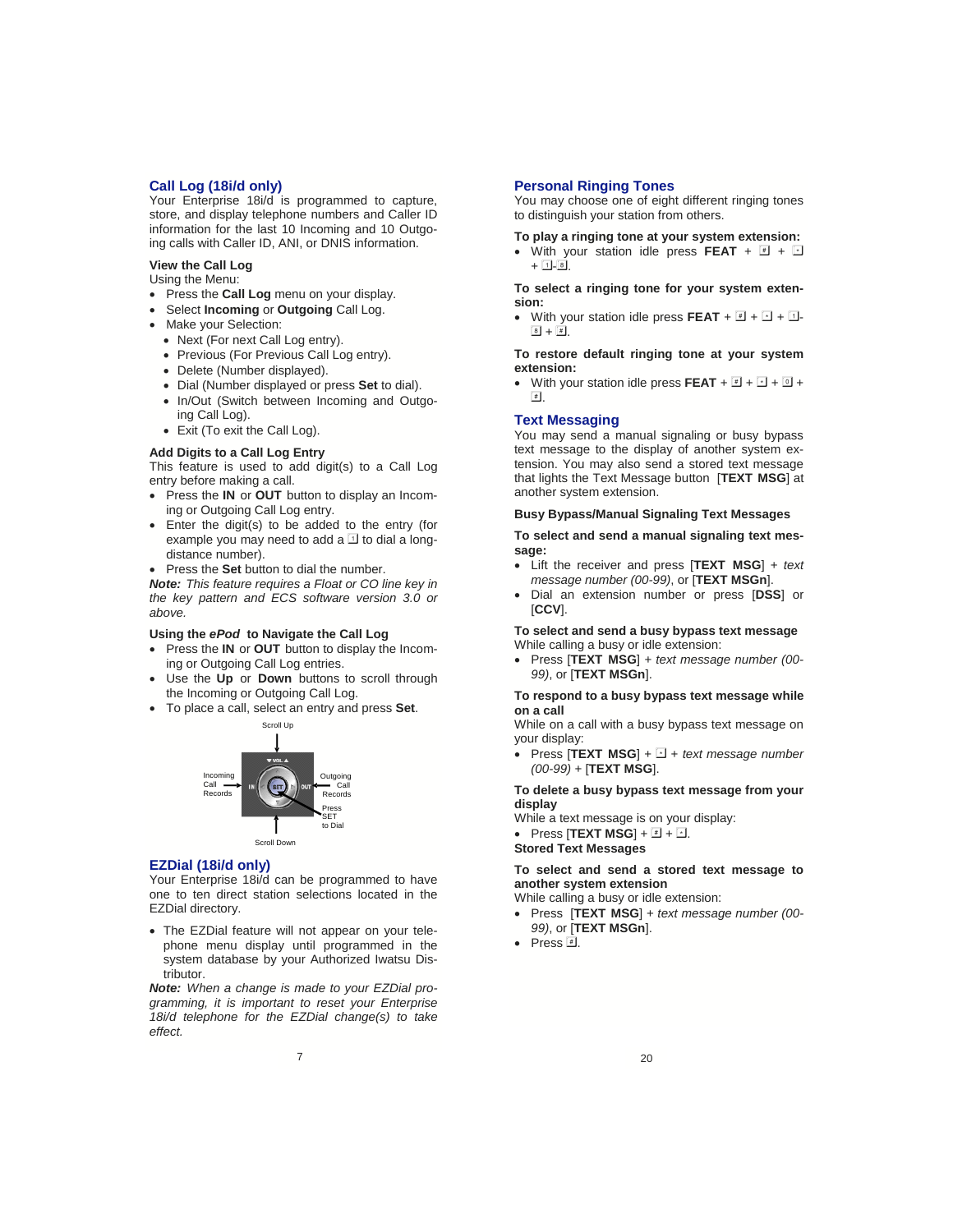#### **Master Hunt Groups**

The Enterprise-CS allows extensions to be programmed into Hunt Groups. Each Hunt Group is assigned code and when dialed the system searches for the first idle extension.

#### **To Call a Hunt Group**

- Lift the receiver.
- Wait for the dial tone.
- Dial Hunt Group access code.
- *or* • Press [**HUNT**] if assigned as a Multipurpose button.

#### **Message Waiting**

# **To Leave a Message**

When the extension you are calling is busy or does not answer:

- Do not hang up.
- Press the [MESSAGE] button and  $\overline{H}$ .
- After you hear the confirmation tone, hang up. The [**MESSAGE**] button lamp will stay lit at the called extension.

#### **To Cancel Message Waiting**

If you want to cancel a message you left at an extension:

- Lift the receiver.
- Press the [MESSAGE] button and **E**, then dial the extension number.
- After you hear a confirmation tone, hang up.

The [**MESSAGE**] button lamp will go out at the extension.

**Note:** *This feature is not available if the [MBOX] key is used for voicemail access.* 

#### **To Answer Messages**

When the [**MESSAGE**] button lamp is lit at your extension:

- Lift the receiver.
- Press the [**MESSAGE**] button until the desired extension number is displayed.
- Press  $\overline{\mathbb{F}}$ .

The system will automatically call back the extension that left the message.

#### **Paging**

- Lift the receiver or press the **Speaker** key.
- Press the [**PAGE**] key or dial the page access code.
- When you hear the confirmation tone, make your announcement by speaking into the receiver.
- Hang up or press the **Speaker** button to end the page.

#### **To Access the EZDial Directory:**

- Press the **EZDial** menu key (If programmed).
- Press the menu key next to the station name or number you wish to call.

#### **Forward**

#### **Set Forward Destination**

From the Display Menu:

- Press the **Forward** (or **Scroll > Fwd**) menu key on your display.
- Press **Set**.
- Enter the Call Type you wish to forward.
	- CO & ICM (Outside/Intercom).
	- CO Only (Outside).
	- ICM Only (Intercom).
	- CO and ICM calls can be forwarded to different numbers.
- Enter the Destination:
	- **Internal** (**Int**) Enter the Forward Mode for Internal Calls.
		- All calls to another extension or hunt group.
		- Busy/NA (B/NA) calls to another extension or hunt group.
		- No Answer (NA) calls to another extension or hunt group.
		- Enter the extension number for forwarding.
	- **External** (**Ext**) Enter the destination using Personal Speed Dial Codes 90-99.
- Press the **Speaker** button to end the operation.

An asterisk\* will appear next to the Forward feature on your display when the station has been forwarded.

#### **Forward Status / Cancel**

To check the Forward status of your phone or to cancel station forwarding:

- Press the **Forward** (or **Scroll > Fwd**) menu key—only once to see the current status.
	- The 12i/d will first display the current forward status for two seconds.
- Press **Clear**, to cancel forwarding.
- Press the **Speaker** button to end the operation.

#### **Forward—Follow-Me**

**Set Follow Me** (From the destination extension)

- Press the **Forward** (or **Scroll > Fwd**) menu key. • Press **Follow Me (18i/d)**.
	- *or*
	- Press **Scroll > Follow (12i/d)**.
- Enter the Call Type you wish to forward:
	- All Calls (CO/Intercom).
	- CO Only.
	- ICM Only.
- Enter the extension number of the station to forward.
- Press the **Speaker** button to end the operation.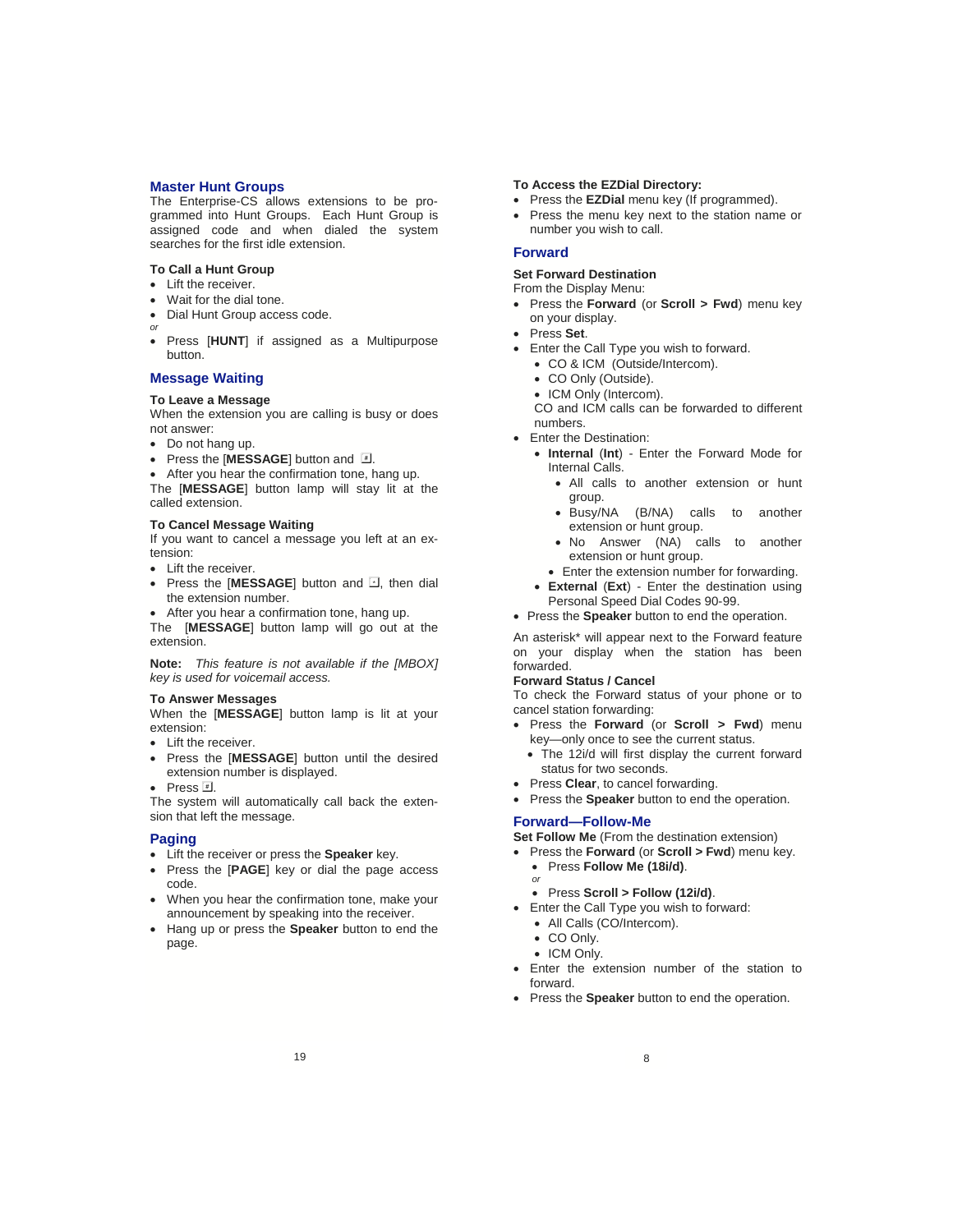**Cancel Follow Me** (From the forwarded station) • Lift the receiver (handset).

- Press **Forward** (or **Scroll > Fwd**)—only once.
- The 12i/d will first display the current forward status for two seconds.
- Press **Cancel**.
- Press the **Speaker** button to end the operation.

#### **Forward—Quick Set**

The Forward—Quick Set feature allows you to turn on/off the current forward destination programmed on your 18i/d or 12i/d telephone.

#### **Forward Quick Set Active/Inactive**

Follow the **Set Forward Destination** procedure on the previous page to enable the Quick Set menu. The Quick Set menu will not be active if the Forward Cancel feature has been used or if the station has not been forwarded.

Use the Quick Set menu to activate and deactivate your station's forward status.

Once the station has been forwarded, follow the steps below to set the forward status to inactive or active:

- Press **Forward (18i/d)**.
- Press **Quick Set.**
- Press **Exit** to return to the main menu.
- *or*
- Press **Scroll > Fwd (12i/d)**.
- Press **Scroll > Q-Set.**
- Lift the receiver to return to the main menu.
- When the asterisk**\*** appears, forward is active
- When the asterisk**\*** disappears, forward is inactive.

#### **Park**

Park a call so that it can be answered from another extension.

#### **Putting a call in Call Park**

When speaking on an outside line:

- Select the **Park** menu key.
- You will hear confirmation tone and an asterisk**\*** will appear next to the **Park** menu key.
- Hang up the phone.

If the call is not picked up, the call will return to your phone.

#### **Picking up a call that is Parked**

From the extension that parked the call:

- Lift receiver or press the **Speaker** key.
- Press the **Park\*** menu key.

#### From another extension:

- Lift receiver or press the **Speaker** key.
- Press the **Park** menu key.
- Dial the extension number where the call is parked to pick-up the call.

#### **Do Not Disturb**

If you do not wish to be disturbed, you can set your extension to prevent any calls from ringing to or getting through to your extension.

- Do not lift receiver.
- Press the **HOLD/DND** button. The lamp on the **HOLD/DND** button will stay lit.
- 

# **To cancel Do Not Disturb:**

- Do not lift receiver.
- Press the **HOLD/DND** button.

The lamp on the **HOLD/DND** button will go out.

#### **Hold/Quick Forward Operation**

• If your phone is equipped with this feature, pressing **HOLD/DND** will automatically forward all incoming calls to your fixed call forward destination.

#### **Exclusive Hold On Outside Line**

A call on "exclusive" hold may only be picked up from your extension.

#### **While speaking on an outside call:**

• Press the button for the outside line you are already using. The green lamp on that outside line button will flash slowly on your phone. The red lamp will stay lit at other extensions.

#### **To retrieve a call on Exclusive Hold:**

• Press the same outside line button on your phone again to be connected to the call.

#### **Flash**

Flash allows you to receive a dial tone on the same outside line that you are using without having to hang up. Flash may also be used to receive an intercom dial tone to place another intercom call.

#### **After you complete a call or if you make a dialing mistake:**

- Press [**FLASH**].
- Dial the new number.
- **To Use Centrex or PBX features:** 
	- Press [**S FLASH**]:
	- Dial the new number or feature code.

**If your phone does not have [FLASH] or [S FLASH] buttons:** 

- Press **FEAT** then dial  $\boxed{1+1}$  for Flash.
- Press FEAT then dial  $\overline{1}$ +2 for Short Flash.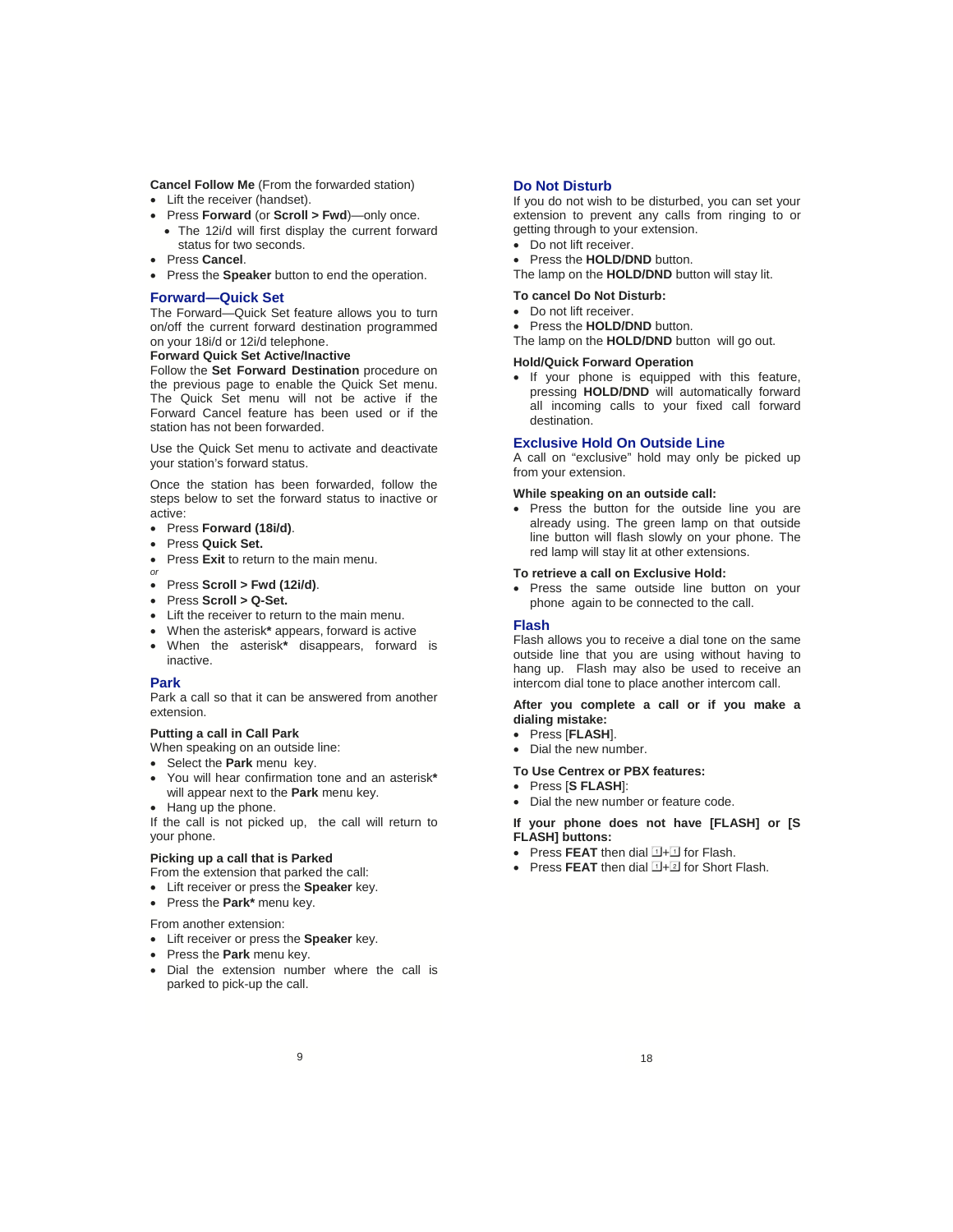#### **To change the type of indication at your phone:**

- Do not lift the receiver.
- Press the **FEAT** button.
- Press the desired [**CALL COVERAGE**] button.
- The present indication mode will be displayed.
- Dial the number for the desired mode.
- Dial  $\Box$  for immediate display and ringing.
- *or* • Dial  $\boxed{2}$  for delayed indication (display and ringing starts if call is not answered within a preprogrammed time).
- *or*
- Dial 3 for no ringing (lamp indication only).

# **Call Pick-Up**

#### **Internal Group**

You may answer calls to any extension in your pickup group without dialing the extension number. When you hear a call ringing at another extension:

• Lift receiver.

- Press **FEAT** and dial  $1 + 1$ .
- *or* • Press the [**GROUP CALL PICK-UP**] button (if assigned).

The incoming call is connected to your extension.

#### **Direct Extension**

You may also answer an incoming call at another extension.

• Lift the receiver.

*or*

- Press the **FEAT** button and dial  $1 + 1$ .
- Press the [**DIRECT CALL PICK-UP**] button.
- Dial the number of the extension where the call is ringing.

The incoming call is connected to your extension.

#### **Call Recording**

You can record a call to voice mail by following the procedures listed below:

*Important: Use of this feature may be prohibited by state law.*

#### **To start recording a call to voice mail**

While on an ICM, outside line or conference call:

- Press the [**RECORD**] button.
- Your call will begin recording to voice mail.

**Note:** *A four-party conference call cannot be recorded.* 

#### **To stop recording a call to voice mail**

While recording a call with the [**RECORD**] button lit:

• Press the [**RECORD**] button or hang up.

#### **To play a recorded call:**

• Follow the same procedure for playing a voice mail message.

#### **Transfer to Park**

You can transfer a call to another user's individual park on their telephone. The call can then be picked up remotely from another telephone. The call can also be picked up from the telephone where it is parked.

#### **Transferring a call to another user's individual park**

When speaking on an outside line:

- Press **TRAN** + the **Park** menu key.
- Dial the number of the extension where the call is to be parked, or press the extension button (if assigned).
- When you hear confirmation tone, hang up.
- An asterisk**\*** will appear next to the **Park** menu key on the user's phone.
- If desired, use the paging system to inform the user of the call parked on their telephone.

#### **Picking up a call parked on your individual park from your telephone**

- Lift the receiver or press the **Speaker** key.
- Press the **Park** menu key.

#### **Picking up a call parked at another telephone**

- Lift the receiver or press the **Speaker** key.
- Press the **Park** menu key.
- Dial the number of the extension where the call is parked, or press the extension button (if assigned).

#### **Redial (18i/d only)**

To automatically redial the last (CO call) outside number you called:

• Press the **Redial** menu key.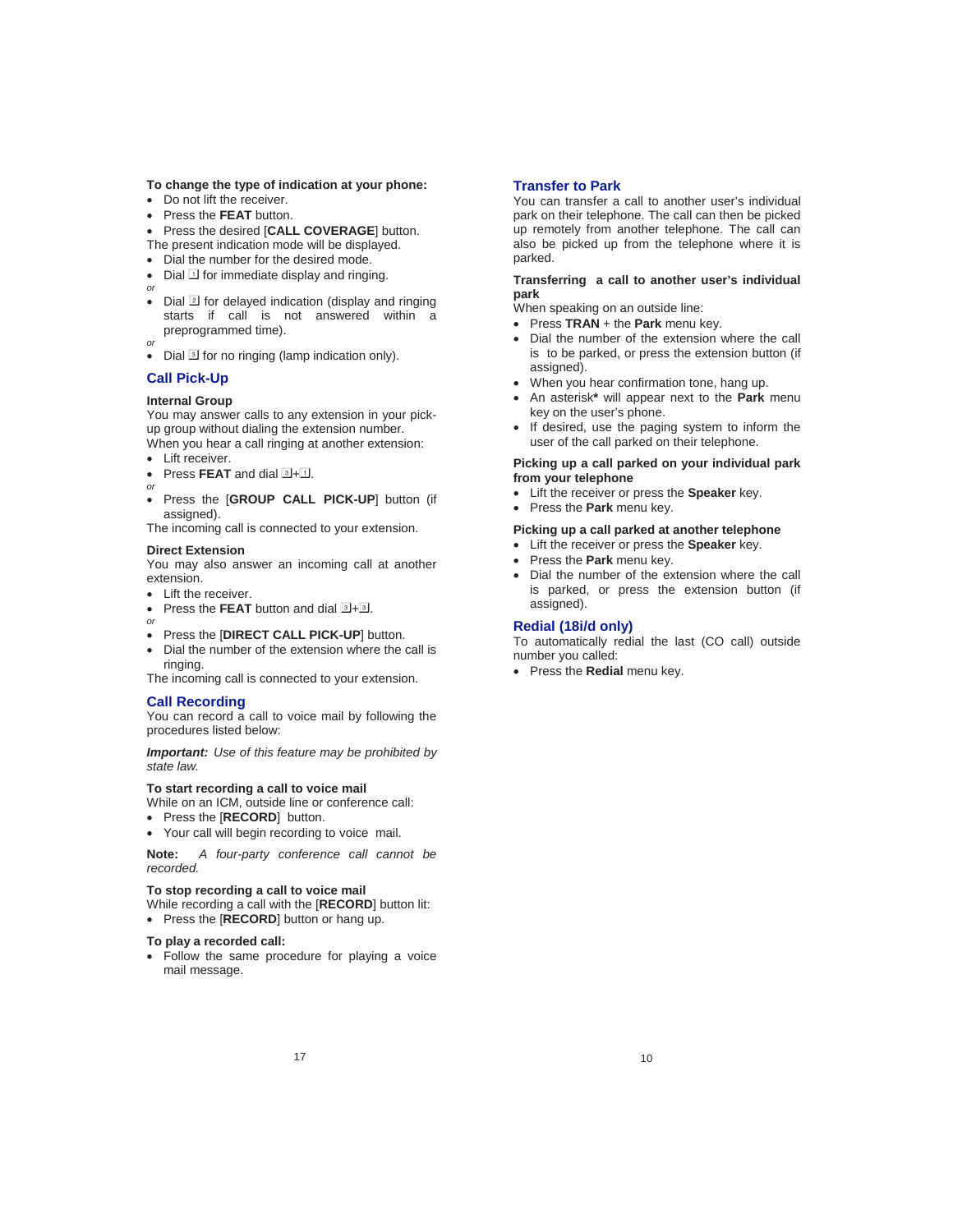#### **Speed Dial (18i/d only)**

#### **Enterprise 18i/d Speed Dial navigation:**

The Enterprise 18i/d has enhanced speed dial menu features that allow you to easily **Call**, **Search**, and **Edit** speed dial listings.

#### **To Speed Dial a Number**

When you want to Speed Dial a registered number, perform one of the following operations:

#### **Quick Dial**

- Press **SpeedDial**.
- Dial the Speed Dial Code or select one of the personal speed dial entries.

The system will automatically dial the registered number.

#### **Outside Line Pre-Select**

- Press an outside line button.
- Press the **SpeedDial** button, then dial the two or three-digit Speed Dial Code.

The system will automatically dial the registered number.

#### **Speed Dial Programming**

**Edit** an **existing** or **create** a new personal speed dial entry (Bin 90-99):

- Press **SpeedDial** and select **Edit**.
- Select:
	- **Number** to change or add phone number.
		- Enter the **Bin** number (90-99) to edit.
		- Use the key pad to enter the new phone number.
		- Select **Save** to save your entry.
		- **To register a pause time:**
		- At the desired location, press **HOLD/ DND**.
		- Dial  $\overline{1}$  to  $\overline{9}$  for the desired pause time in seconds and then dial the remaining digits.
	- **Name** to change or add a name.
		- Enter the **Bin** number (90-99) to edit.
		- Use the key pad to enter the new name. After each letter, select the **Enter/Del** button to move to the next character.
		- Select **Save** to save your edited entry.
		- The 18i/d must be reset for the change to appear in the personal speed dial listing.
	- **Trunk** to change the trunk group number associated with a speed dial entry.
		- Enter the **Bin** number (90-99) to edit.
		- Enter the new trunk group (000-250).
		- Select **Save** to save your change.

#### **Call Storage (System)**

Your telephone may be programmed to capture, store and display telephone numbers and IDs from calls received with Caller ID, ANI or DNIS information. This feature requires a Call Storage Key to be programmed on your key pattern.

**To view call information:** 

#### **For station:**

- Press **Speaker**.
- Press the illuminated [**USAS**] key to display information about the first call that occurred at your station.
- Press  $\mathbb{F}$  to scroll forward and  $\mathbb{F}$  to scroll backward in sequence.

#### **For trunk group:**

- Press **Speaker**.
- Press the illuminated [**UST**] key, or
- Press the [**USAT**] key + trunk group number to display information about the first call that occurred on a specific trunk group.
- Press  $\mathbb{F}$  to scroll forward and  $\mathbb{F}$  to scroll backward in sequence.

#### **To delete a call record from system memory:**

• With a call record displayed, press the [**UAD**] key.

#### **To make a call by automatically dialing the Caller ID number:**

- Display a call record.
- Press the [**USAS**] key, [**USAT**] + *trunk group number* or [**UST**] key a second time. *or*
- Press [**FLT**], [**OPT**], or [**COL**].

#### **To add digits to the displayed number before calling out:**

- Display a call record.
- Dial the additional digits to be added to the outgoing number (the added digits do not appear on the display when entered).
- Press the [**USAS**] key, [**USAT**] + *trunk group number* or [**UST**] key a second time. *or*
- Press [**FLT**], [**OPT**], or [**COL**].

| <b>KEY</b>          | <b>KEY MEANING</b>                                                                                                               | <b>KEY LABEL</b> |
|---------------------|----------------------------------------------------------------------------------------------------------------------------------|------------------|
| <b>USAS</b>         | Retrieve Caller ID for Abandoned or All Calls<br>from Your Station                                                               |                  |
| USAT/<br><b>UST</b> | Retrieve Caller ID for All Calls to Your Station that<br>were Abandoned on a Specific Trunk Group<br>(Flexible) or (Fixed 1-250) |                  |
| <b>FLT</b>          | Floating Outside Line Group Access                                                                                               |                  |
| OPT                 | Optimized Routing (Make an Outgoing Call<br>using Least Cost Routing)                                                            |                  |
| COL                 | Central Office Line Key (Used to Access a<br>Specific Trunk to Make an Outgoing Call)                                            |                  |
| <b>UAD</b>          | Abandoned Call Delete (Delete Caller ID for Calls<br>that Rang Your Station but Ceased Before You or<br>Voice Mail answered)     |                  |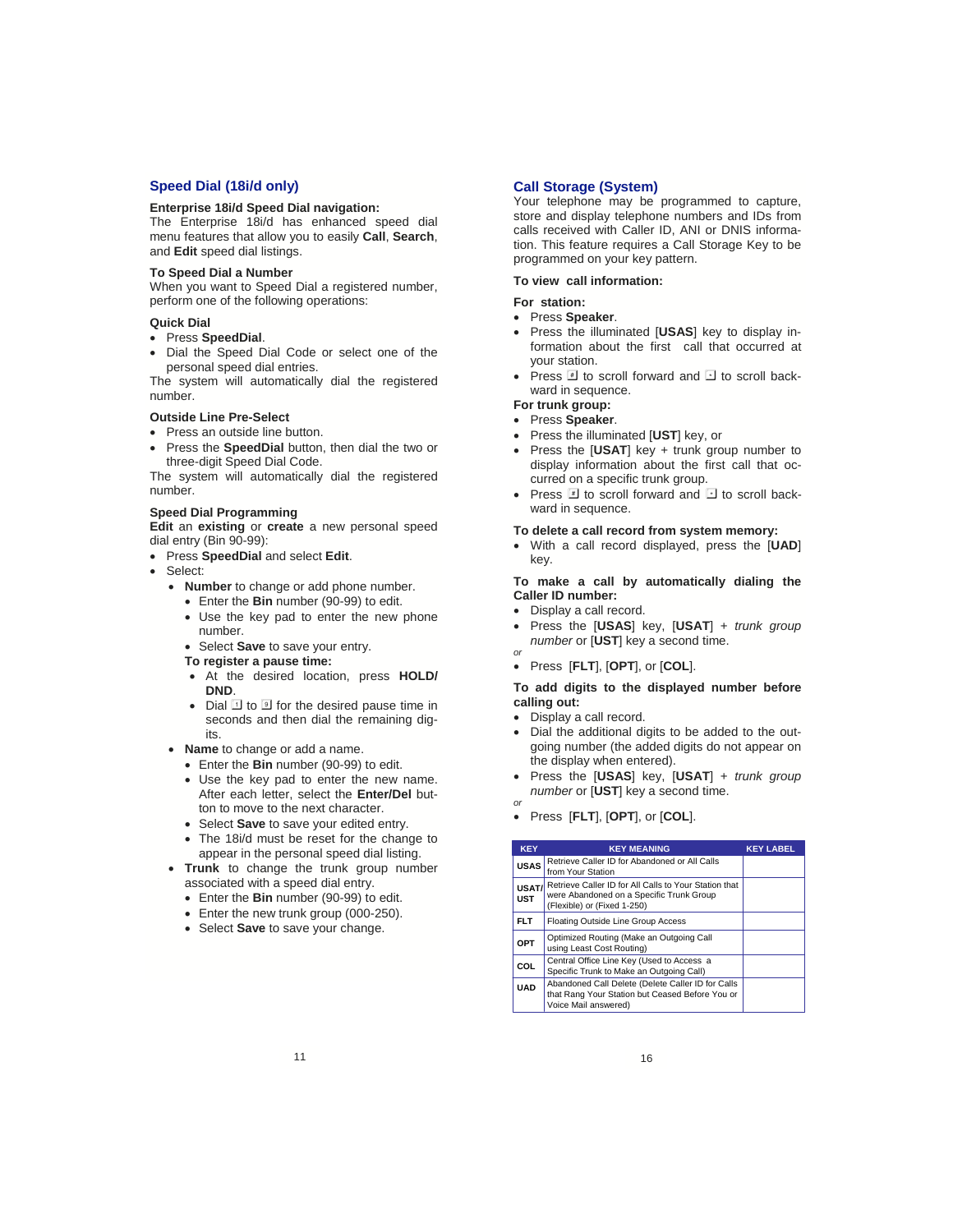**To activate / deactivate or change the Voice Mail Monitor mode:** 

- While your station is idle, press **Speaker**.
- Press **FEAT**.
- Press the [**Voice Mail Monitor**] key.
- Press  $\overline{1}$  to deactivate Voice Mail Monitoring.
- Press  $\mathbb Z$  to activate manual Voice Mail Monitoring.
- Press **I** to activate auto Voice Mail Monitoring.

#### **Busy ICM Callback**

When you call another extension and get a busy signal, do not hang up.

- Press the **FEAT** button and dial  $4\sqrt{3}$ . *or*
- Press the [**ICM CALLBACK**] button (if assigned).
- Hang up after you hear a confirmation tone.

When the busy extension becomes available, the system will call you back.

• Lift the receiver and you are automatically connected to the extension.

#### **Busy Number Callback**

When an outside number you have called is busy, you may tell the system to remind you to try again.

- Do not hang up.
- Press the **FFAT** button and dial  $\boxed{2 + 4}$ . *or*
- Press the [**TRUNK CALLBACK**] button (if assigned).
- Dial the desired time you want to be called back.
- Hang up after you hear a confirmation tone.

After the set time, the system will call you back to try again.

- Lift receiver to automatically dial the number.
- **To cancel busy number callback:**
- Lift the receiver.
- Press the **FEAT** button and dial  $\overline{1} + \overline{2} + \overline{4}$ .
- *or* • Press the [TRUNK CALLBACK] button and **E**.
- Hang up after you hear a confirmation tone.

#### **Call Coverage**

Multipurpose buttons on digital multiline telephones can be assigned as Call Coverage buttons to indicate calls ringing at another extension. If you have a Call Coverage button for another extension on your telephone, you can answer calls ringing at that extension by pressing the Call Coverage button.

### **To answer a call at another extension:**

When you hear the Call Coverage tone or see the green Call Coverage lamp indication on your phone. • Lift the receiver.

- Press the [**CALL COVERAGE**] button.
- You will be connected to the call.

#### **Speed Dial Search**

**Search** for a speed dial entry:

- Press **SpeedDial** and select **Search**.
- Select:
	- **Next** to see the next entry
	- **Prev** to see the previous entry.
	- **Next Ltr** to enter the next letter.
		- Use the letters on the key pad to focus your search.
	- **Dial** to dial the entry selected.
	- **Exit** to exit SpeedDial
- Press the **Speaker** button or hang-up to end the call.

#### **Speed Dial (12i/d)**

*Note: The name, number, or trunk group being registered is not displayed on the 12i/d telephone display.* 

#### **To Speed Dial a Number**

When you want to Speed Dial a registered number, perform one of the following operations:

#### **Quick Dial**

- Lift the receiver.
- Press **Scroll > Speed**, then dial the Speed Dial Code.

The system will automatically dial the registered number. This operation will not work unless you register the outside line group number.

#### **Outside Line Pre-Select**

- Lift the receiver.
- Press an outside line button.
- Press **Scroll > Speed**, then dial the Speed Dial Code.

The system will automatically dial the registered number.

#### **Alphanumeric Speed Dial By Name Feature**

- Press **Scroll** > **Speed** > **Speed**.
- To search for a registered name, press the numbers on the dial pad .
- To focus the search, press **HOLD/DND**, and enter another character.
- To scroll through the registered names, press FORWARD  $\overline{H}$  or BACKWARD  $\overline{H}$ .
- Press **Speed** to dial the number.

#### **Personal Speed Dial Registration - To register personal speed dial numbers:**

- Press the **FEAT** button.
- Press the **Speed** button, then dial the desired Personal Speed Dial Access Code (Bin 90-99).
- Enter the phone number.
- Press **FEAT** to end the operation.